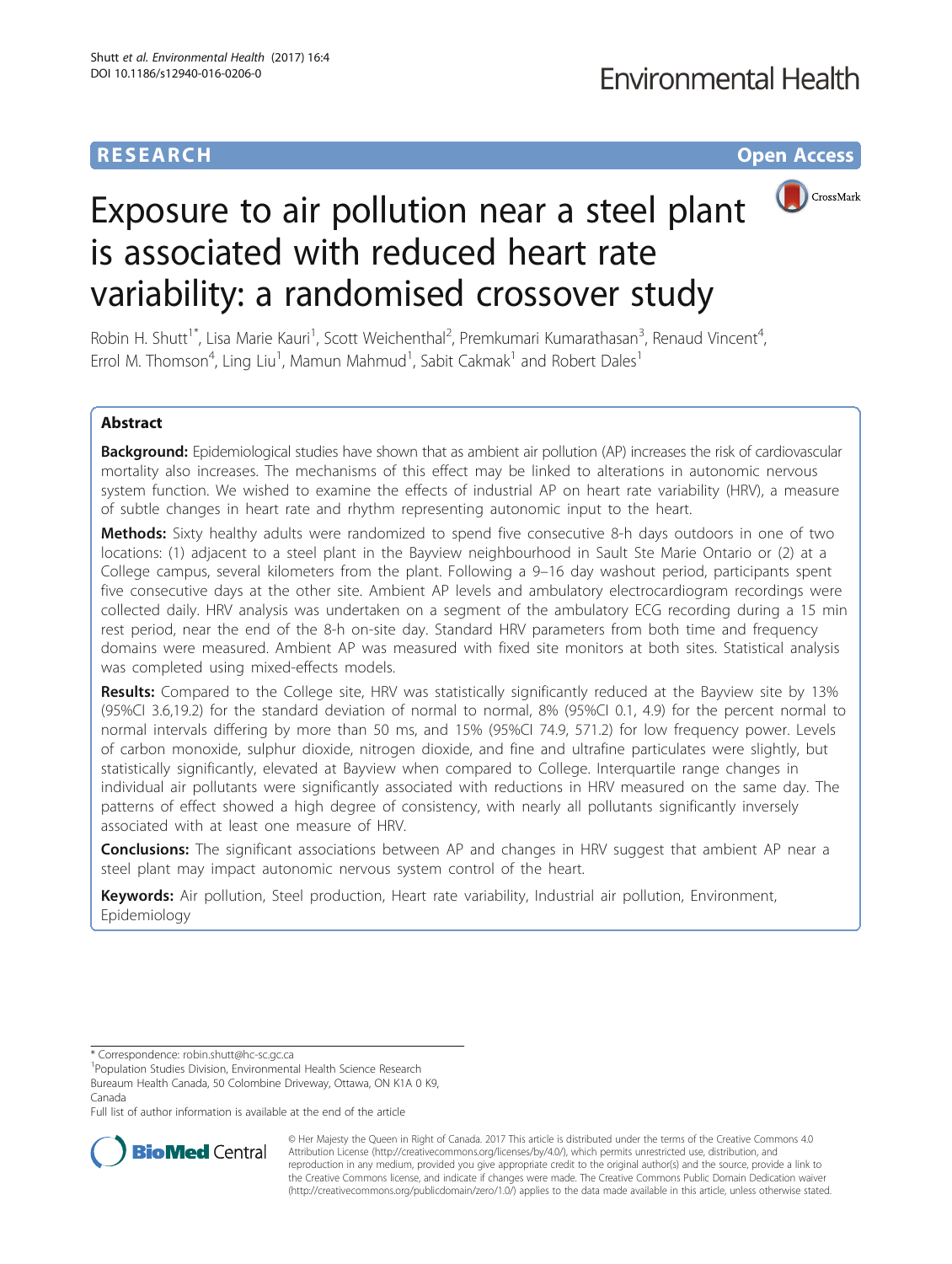# Background

Elevated exposure to ambient outdoor air pollution (AP) has been shown to contribute to acute and chronic health effects in the Canadian population [[1, 2](#page-8-0)], and globally as well [[3](#page-8-0)–[6\]](#page-8-0). Specifically, chronic exposure to elevated ambient AP has been linked to increased risk of all-cause mortality [[6\]](#page-8-0), as well as cardiovascular and pulmonary morbidity and mortality [\[3](#page-8-0), [4](#page-8-0)]. More recent studies have linked ambient AP to acute effects on human health [\[2, 4](#page-8-0), [7](#page-8-0)], and more specifically cardiovascular morbidity and mortality, including increased risks of cardiac rhythm disturbance [\[2](#page-8-0)]. Data suggest that both acute and chronic effects of AP are related to oxidative stress and activation of stress pathways, including the autonomic nervous system [[4\]](#page-8-0).

Heart rate (HR), and variations in HR at the beat-tobeat level are dependent on the activity of the intrinsic cardiac pacemaker, the sino-atrial node [[8\]](#page-8-0). Sino-atrial nodal function and discharge rate are influenced by autonomic inputs, which can be subdivided into the excitatory sympathetic and inhibitory parasympathetic nervous system effects. One approach to look at the balance of sympathetic and parasympathetic function is the study of Heart Rate Variability (HRV) [[8, 9](#page-8-0)]. HRV is determined by autonomic nervous system and circulating hormonal inputs at the sino-atrial node [[4, 9, 10](#page-8-0)]; and is measured by comparing the variations in time between R-waves (ventricular depolarization) from a continuous electrocardiogram [\[9](#page-8-0), [10](#page-8-0)]. Only normal (sino-atrial nodal) beats are counted, therefore the time between beats is referred to as the normal to normal, or N-N, interval [[9, 10\]](#page-8-0). Reduced HRV has been linked to increased risk of cardiovascular mortality and morbidity in vulnerable populations, including the elderly [[11\]](#page-8-0), diabetics and heart failure patients [[12](#page-8-0)], and has been shown to be predictive of all-cause mortality risk in healthy populations [\[12\]](#page-8-0).

Exposure to single air pollutants, pollution mixtures and/or concentrated particulate matter has been shown to influence HRV. In controlled exposure studies HRV has been shown to be responsive to individual pollutants and pollutant mixtures; specifically ultrafine particulate matter (UFP) [[13\]](#page-8-0), concentrated ambient particulate matter, and ozone [[14\]](#page-8-0). In panel and crossover studies of the effects of ambient air pollution on health, significant changes in HRV also have been reported. Significant decreases in high frequency (HF) power of HRV were seen when cyclists cycled in high traffic areas, compared to when they cycled in low traffic or indoors [[15\]](#page-9-0). Nyhan et al. [[16](#page-9-0)] found that particulate matter dose (concentration\*respiration rate) was significantly inversely associated with the time domain of HRV in a group of commuters using bus, train, bike or foot transport [\[16](#page-9-0)]. Many studies of acute effects of AP exposure on autonomic function through HRV analyses have focused on exposures to traffic-related ambient AP [\[14](#page-8-0)–[17\]](#page-9-0); however, few studies have examined the acute effects of exposure to ambient AP from industrial sources.

In the summer of 2010 we conducted a novel ambient AP exposure crossover study. The study compared physiological and biological responses in healthy volunteers who had spent time outdoors either at a location in a neighbourhood, called Bayview, adjacent to a steel mill, or at a college campus several kilometers from the steel mill. Previous reports of the results from this study have focussed on pulmonary function [[18](#page-9-0)] and cardiovascular function [\[19](#page-9-0)], as well as the role of metals composition in the effects of particulate matter on pulmonary and cardiovascular function [\[20\]](#page-9-0). The current report focuses on associations between proximity to a steel plant and acute (same day) changes in HRV. We hypothesised that (1) HRV would be significantly different at the Bayview site when compared with the College site; (2) AP exposure between the two sites would differ significantly; and (3) that changes in levels of single pollutants would be associated with changes in HRV.

# Methods

# Study design and AP exposure assessment

The study was approved by the Health Canada Research Ethics Board (reference number 2009-0044) and the ethics board at Algoma University. Study design and detailed methods of the study protocol have been reported previously [\[18](#page-9-0)–[20](#page-9-0)]. Briefly, eligible study participants were recruited through postings at local university and college campuses. The participants were non-smokers aged 18–55 years, permanent or seasonal residents of Sault Ste. Marie Ontario, who did not work or live near the steel plant. All participants completed an ethics board approved informed consent process. Participants had no history of cardiovascular, respiratory or metabolic disorders and did not use medications that could influence inflammatory processes or cardio-respiratory function. Participants were randomized into two different crossover arms for the study. Participants spent five consecutive eight hour days outdoors at one of two study sites; at the Bayview neighborhood near the steel plant property or at a college campus approximately five km from the plant site. Participants had a minimum of nine days of washout away from the study sites before being assigned to the other exposure scenario. Ambient hourly pollutant levels (CO, NO,  $NO<sub>2</sub>$ , NO<sub>x</sub>,  $O_3$ ,  $SO_2$  & PM<sub>2.5</sub>) temperature, humidity and rainfall were determined at each study site using fixed site monitors (Air Pointer, recordum Messtechnik GmbH, Modling, Austria). Ultrafine particles (UFP) were measured using the TSI Model 3007 UFP counter. Daily AP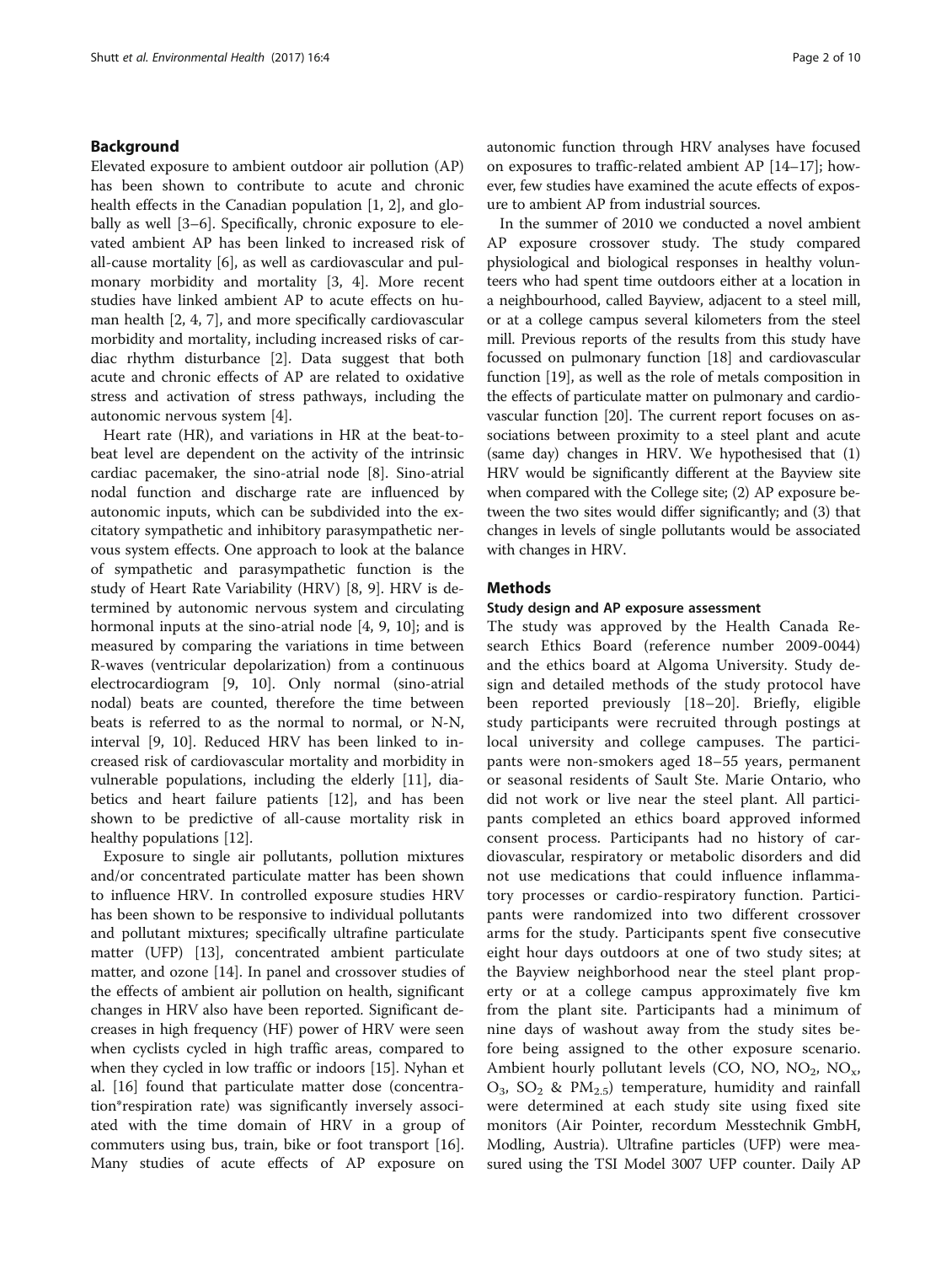exposures were assigned to study participants based on the mean levels of each pollutant during the time the participant was on site, up to and including the time point at which HRV parameters were measured.

# Measurement of HRV parameters

For measurement of HRV, participants were hooked up to a 12-lead ambulatory ECG monitor (Mortara H12+ Holter Monitor, Mortara Instrument Inc. Milwaukee, WI, USA) by trained technicians following standard procedures [[21](#page-9-0)]. The H12+ system was selected for the high sampling frequency (10 000 samples/sec/channel), as is recommended for research purposes. Data were screened using the Mortara H-scribe workstation, and then transferred to Nevrokard aHRV software (Nevrokard Kiauta, d.o.o., Slovenia) for additional analysis. Data screening was performed by trained ECG technicians to confirm automatically identified ectopic beats, identify and exclude areas of low recording quality on some channels, and to select five minute periods for HRV analysis. Wherever possible the five minute analysis periods were selected at the end of a minimum 15 min sedentary rest period. For the purposes of this paper all data presented are from a 25 min rest period near the end (sixth hour) of the eight hour on-site day. HRV analysis of the listed parameters was completed using the Mortara and Nevrokard software, and following the HRV Measurement Standards established in the 1996 European Society of Cardiology and The North American Society of Pacing and Electrophysiology guidelines [\[9](#page-8-0), [10](#page-8-0)]:

Time Domain: SDNN - Standard Deviation of the N to N intervals, in ms. RMSSD - Root mean square of the sucessive

differences in ms.

pNN50 - The percentage of pairs of adjacent N to N intervals that differ by more than 50 ms.

Frequency Domain: Analysis of the frequency domain was completed using non-parametric, Fast Fourier transformation methods. LF Power – Power in the low frequency range

 $(0.04 - 0.15$  Hz), in ms<sup>2</sup>.

HF Power – Power in the high frequency range  $(0.15-0.4$  Hz), in ms<sup>2</sup>.

Additionally, heart rate (Normal beats per minute) was calculated for the HRV analysis period for use as a covariate in HRV analysis, and the ratio of LF power to HF power (LF/HF) was calculated for inclusion in the Frequency Domain data analysis [\[9, 10\]](#page-8-0).

# Statistical analyses

Statistical analysis methods were similar to those described in Dales et al. [[18](#page-9-0)], however only acute (same day) associations were considered.

# Analysis of site and HRV

Associations between study site and HRV parameters were measured with mixed effects linear regression models, matched for study participant and day of the week. Covariates in the analyses included HR, age, sex, body mass index, temperature and relative humidity. Demographic, HRV and exposure databases were merged and statistical analyses were completed with SAS EG, v4.2 (Cary, NC, USA).

# Analysis of site differences in AP levels

The levels of exposure to pollution for participants at the Bayview site were compared to their exposure levels at the College site with student's t-tests.

# Analysis of individual pollutants and HRV

Associations between individual daily average pollutant exposure concentrations and daily changes in HRV for the two sites combined were determined. Individual daily pollutant exposures were determined based on the mean exposure levels for the specific participant's time at the study site up to and including the hour of the HRV time point. The associations between concentrations of individual pollutants and HRV parameters measured on the same day were examined using mixed effects linear regression models. Covariates in this analysis included HR, age, sex, BMI, temperature and relative humidity with the addition of study site. Sample size was inadequate to complete subgroup analyses. The final model contained the selected variables and covariates if they were significant at  $p \le 0.05$  or if they confounded the exposureoutcome relationship (i.e. a change of 10% in the coefficient for exposure).

# Results

Sixty participants completed at least part of each of the 5-day exposure scenarios (Bayview and College sites) and were included in the statistical analyses presented here. Descriptive statistics for the cohort are presented in Table [1.](#page-3-0) We compared afternoon HR and HRV parameters at the Bayview site with HR and HRV at the College site to test our first hypothesis, that cardiac autonomic balance, as described by HRV, would be altered at the Bayview site. HR was slightly (2.8%) but significantly elevated at the Bayview site, when compared to the College site (Fig. [1](#page-3-0)). Components of the time domain of HRV decreased significantly at Bayview when compared to College (Fig. [1](#page-3-0)). SDNN and pNN50 were significantly reduced at the Bayview site when compared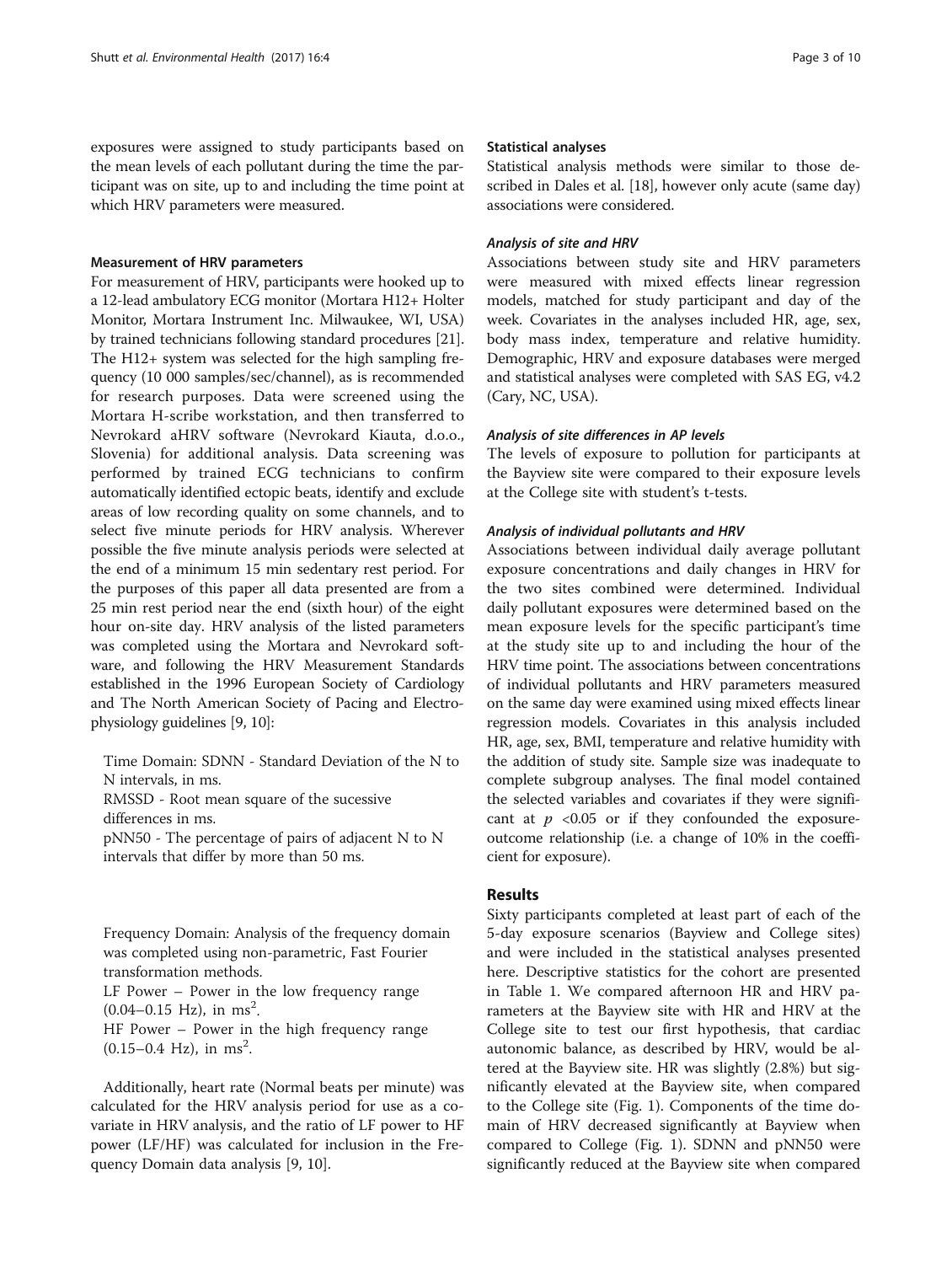<span id="page-3-0"></span>

|  |  | Table 1 Participant demographics |  |
|--|--|----------------------------------|--|
|--|--|----------------------------------|--|

|             | Mean       | <b>SD</b> |
|-------------|------------|-----------|
| Age (years) | 24.2       | 5.8       |
| Height (cm) | 173.1      | 9.9       |
| Weight (kg) | 78.7       | 20.2      |
| BMI         | 26.1       | 5.8       |
|             | Percentage | Ν         |
| Sex, Male   | 46.0       | 28        |
|             |            |           |

More detailed descriptions of the participant population can be found in Dales et al., 2013. Age in years, height in centimetres, weight in kilograms and Body Mass Index (BMI) are presented as the mean for the 60 participants included in the analysis, with the standard deviation in the second column. 28 participants (46%) were male

to the College site. SDNN was reduced by nearly 13%, while pNN50 showed an 8.2% reduction (Mean and confidence intervals are reported in Fig. 1). The frequency domain of HRV also was affected by site (Fig. [2](#page-4-0)). There was a significant reduction (8.4%) in LF power at the Bayview site (Fig. [2\)](#page-4-0) when compared to the College site; however there was no effect of site on either the HF power or the LF/HF ratio.

Our second hypothesis was that, given the proximity of the Bayview site to the steel plant, AP exposure would differ significantly between the Bayview and College sites. In order to examine this hypothesis we first looked at the participant specific ambient AP exposures, by site (Table [2\)](#page-4-0). AP exposure differed significantly between sites; mean levels of CO, NO,  $NO_2$ ,  $NO_x$ ,  $SO_2$ ,  $PM_{2.5}$  and UFP all were significantly elevated at the Bayview site,



significantly at the Plant site when compared to the College site. Data are expressed as the mean of responses measured from the afternoon ambulatory ECG recording time point. Error bars represent the 5 and 95% confidence limits. Mixed effects linear regressions showed that the increase in heart rate at the Plant Site, when compared to the College Site was significant ( $* = p < 0.05$ ). The decreases in SDNN and pNN50 at the Plant Site, when compared to the College Site also were significant

adjacent to the steel plant. Ozone was significantly lower at the Bayview site, but only represented an 8% difference in  $O_3$  levels when compared to the College site.

Once it was determined that the AP exposures at the two sites differed, we tested our third hypothesis; that changes in levels of individual pollutants would be associated with changes in HRV, regardless of site. For this analysis participant specific AP exposures were determined to investigate the effects of interquartile range (IQR) changes in individual pollutant exposures on HRV (Table [3](#page-5-0) shows IQR for each pollutant, exposures at both sites were combined). The models predicted small but significant increases in HR for IQR (see Table [3\)](#page-5-0) changes in CO, NO,  $NO_2$ ,  $NO_x$ ,  $SO_2$  and UFP. The time domain of HRV, including SDNN, RMSSD and pNN50, was significantly associated with IQR increases in pollutant levels (Table [3\)](#page-5-0). Associations between the time domain of HRV and IQR changes in pollutant levels were consistently inverse (increasing levels of pollutants associated with decreasing HRV). IQR changes in all pollutants but ozone were significantly associated with small (1–10%) but significant reductions in SDNN. IQR changes in NO,  $PM_{2.5}$  and UFP were associated with consistent (~5%) reductions in pNN50. Significant inverse associations between individual pollutant levels and RMSSD were seen with  $NO_2$ ,  $NO_x$ ,  $SO_2$  and  $PM_{2.5}$  (Table [3\)](#page-5-0). No significant positive associations between any of the reported pollutants and the Time Domain of HRV were found (Table [3](#page-5-0)).

We also saw significant associations between changes in levels of individual pollutants and the Frequency Do-main of HRV (Table [3\)](#page-5-0). IQR increases in CO, NO,  $SO_2$ ,  $PM<sub>2.5</sub>$  and UFP all were significantly inversely associated with LF power. It should be noted that these associations, while statistically significant, represent small changes in LF Power (0.1–0.2% reductions) when compared with those associated with the College vs Bayview sites. The patterns of associations, while generally inverse, between IQR range changes in AP and HF power and the ratio of HF to LF power were less clearly defined, and few reached statistical significance. Small but significant inverse associations were found between HF power and  $O_3$  and  $PM_{2,5}$ , as well as a significant inverse association between  $O_3$  and HF/LF. No significant positive associations or trends towards positive associations were seen in the Frequency Domain of HRV (Table [3\)](#page-5-0).

We also tested to determine if individual pollutant levels were correlated with one another. We pooled the pollutant exposure data, irrespective of site, and examined the Pearson Product Moment Correlations between pollutants (Additional file [1](#page-8-0): Table S1). Levels of both NO and  $NO<sub>2</sub>$  were very strongly correlated with  $NO<sub>X</sub>$ levels. NO and  $NO<sub>2</sub>$  were strongly correlated. NO<sub>2</sub> and  $NO<sub>X</sub>$  also showed strong correlations with levels of  $SO<sub>2</sub>$ . Levels of  $NO<sub>2</sub>$  were moderately correlated with levels of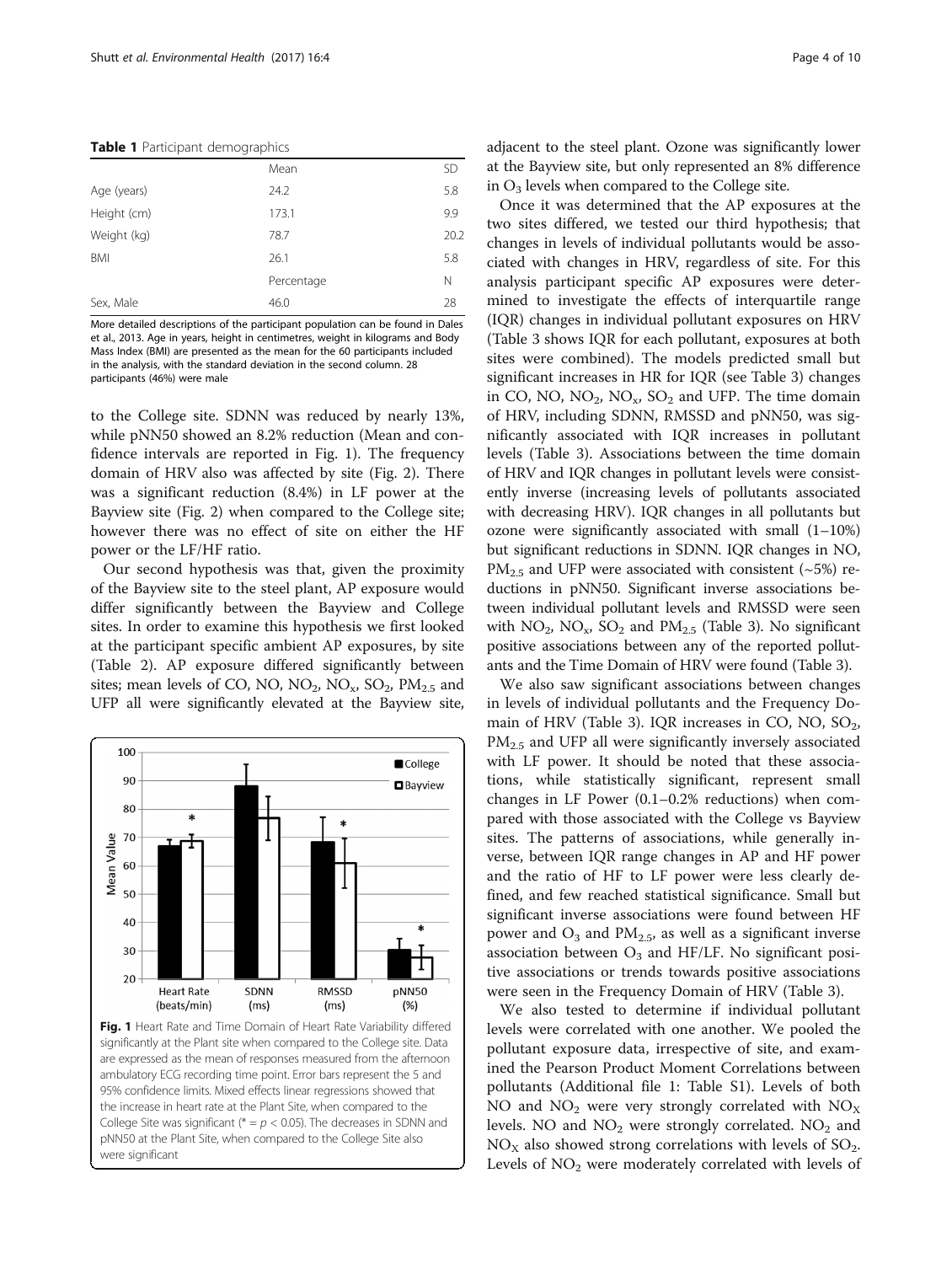<span id="page-4-0"></span>

particulates (both fine and ultrafine).  $NO<sub>X</sub>$  levels were moderately correlated with the concentration of ultrafine particles.  $SO<sub>2</sub>$  was strongly correlated with levels of both  $NO<sub>2</sub>$  and  $NO<sub>x</sub>$ , and was weakly correlated with NO.  $SO<sub>2</sub>$ also was very strongly correlated with concentrations of UFP and moderately correlated with fine particulate concentrations.  $O_3$  was moderately inversely correlated with NO. Otherwise, only weak correlations between levels of  $O_3$  the other pollutants measured were seen, and most of those correlations were inverse correlations, rather than the positive correlations between the other pollutants (Additional file [1:](#page-8-0) Table S1).

Table 2 Comparison of ambient AP levels measured at the college and Bayview Sites

|                                  | College site |            | Bayview site      |            |  |
|----------------------------------|--------------|------------|-------------------|------------|--|
| Pollutant                        | Mean (SD)    | <b>IQR</b> | Mean(SD)          | <b>IQR</b> |  |
| CO (ppm)                         | 0.42(0.11)   | 0.20       | $1.24$ $(1.63)$ * | 0.60       |  |
| NO (ppb)                         | 1.69(1.2)    | 1.30       | $7.02$ $(4.16)^*$ | 4.90       |  |
| $NO2$ (ppb)                      | 4.6(2.8)     | 2.90       | 6.89 $(3.64)$ *   | 4.60       |  |
| $NOx$ (ppb)                      | 6.29(3.66)   | 2.95       | 13.74 (6.97)*     | 8.70       |  |
| $O_3$ (ppb)                      | 32.44 (7.62) | 8.90       | 29.66 (6.53)*     | 9.90       |  |
| $SO2$ (ppb)                      | 1.78(2.56)   | 1.60       | 8.05 (10.58)*     | 14.20      |  |
| $PM_{2.5}$ (µg/m <sup>3</sup> )  | 11.67 (6.61) | 8.20       | 13.01 (6.87)*     | 9.90       |  |
| UFP (particles/cm <sup>3</sup> ) | 6960 (4261)  | 5560       | 14654 (13664)*    | 19648      |  |

Mean values are the mean for the participant specific exposure averaged over the hours of the five days that each individual participant spent breathing ambient air at the specified site. Pollutant levels were significantly different between the College and Bayview sites ( $* = p < 0.05$ )

Mean temperature at College 23.4 °C (SD 4.1 °C); mean relative humidity 56.0% (SD 15.1%)

Mean temperature at Bayview 23.4 °C (SD 4.1 °C); mean relative humidity 55.9% (SD 14.3%)

# **Discussion**

In this study we investigated the effects of acute exposure to ambient AP from an industrial source on cardiac autonomic function, as described by changes in HRV. We found small but statistically significant associations between exposure to ambient AP at a site near a steel plant and reductions in both time and frequency domain components of HRV. The associations between exposure sites and HRV appear to be related to the statistically significant pollutant exposure contrast between the two sites, as similar associations were seen in models of the effects of individual pollutant exposures on HRV. Associations between increasing levels of AP and the time domain showed a consistent inverse relationship, HRV decreasing as pollutant levels increased. A similar pattern of associations between AP and the frequency domain was seen although this may be more challenging to interpret.

An initial report of the effects of ambient AP near the steel plant on cardiovascular outcomes showed that pulse rate (PR) was slightly but significantly elevated (approximately 1.5 bpm) at the plant site [[19\]](#page-9-0). Liu et al. [[19\]](#page-9-0) described significant elevations in PR in response to IQR increases in  $SO_2$  (IQR = 2.9 ppb),  $NO_2$  (IQR = 5.0 ppb) and CO ( $IQR = 0.2$  ppb). In the current investigation of the effects of ambient AP near the steel plant on autonomic function, we also showed a small but significant elevation in HR at the Bayview site, when compared to the College site (approximately 2 bpm; Fig. [1](#page-3-0)) and small but consistently significant associations between individual pollutants and HR (Table [3](#page-5-0)). While we saw no association between IQR changes in  $O_3$  and HR, Liu et al. [\[19\]](#page-9-0) did report a significant inverse association. The difference in this finding, as well as the additional finding of significant associations between HR and IQR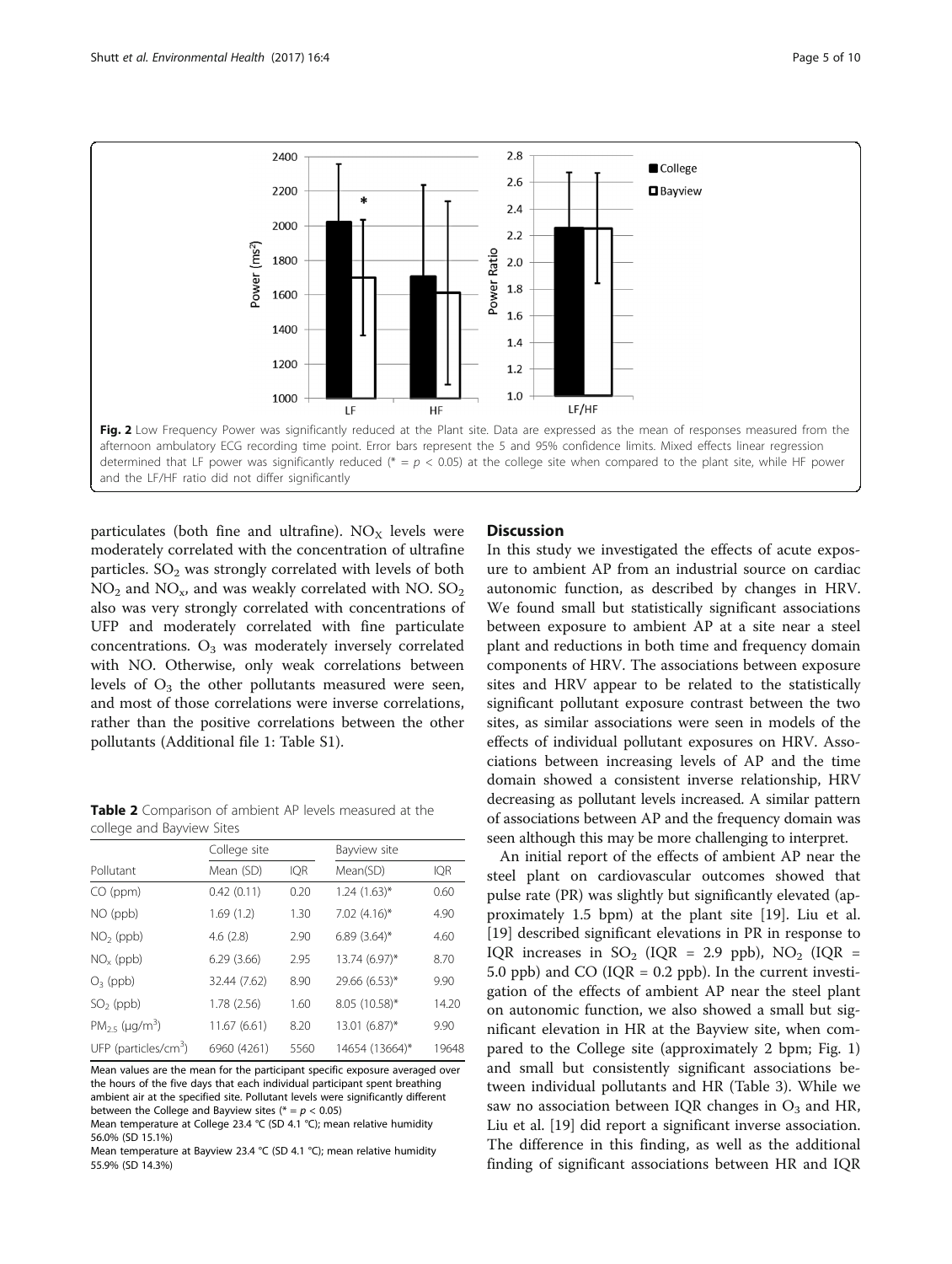<span id="page-5-0"></span>Table 3 Associations between IQR increases in levels of individual pollutants and components of heart rate variability

| Pollutant                        | Pollutant<br>IQR | Heart Rate<br>(bpm)     | Frequency domain             |                               | Time domain                  |                               |                               |                              |
|----------------------------------|------------------|-------------------------|------------------------------|-------------------------------|------------------------------|-------------------------------|-------------------------------|------------------------------|
|                                  |                  |                         | HF Power<br>$(ms^2)$         | <b>IF Power</b><br>$(ms^2)$   | HF/LF                        | <b>SDNN</b><br>(ms)           | <b>RMSSD</b><br>(ms)          | pNN50<br>(% )                |
| $CO$ (ppm)                       | 0.30             | $0.32*$<br>(0.10, 0.54) | $-0.39$<br>$(-0.89, 0.11)$   | $-3.78*$<br>$(-7.41, -0.12)$  | $-0.03$<br>$(-0.08, 0.02)$   | $-1.09*$<br>$(-2.12, -0.06)$  | $-0.99$<br>$(-2.09, 0.11)$    | $-0.38$<br>$(-0.80, 0.03)$   |
| NO (ppb)                         | 4.40             | $1.22*$<br>(0.31, 2.14) | $-0.56$<br>$(-2.61, 1.50)$   | $-1.51*$<br>$(-3.01, -0.01)$  | $-0.09$<br>$(-0.31, 0.13)$   | $-4.67*$<br>$(-8.89, -0.44)$  | $-4.13$<br>$(-8.62, 0.35)$    | $-1.77*$<br>$(-3.52, -0.02)$ |
| $NO2$ (ppb)                      | 4.30             | $1.40*$<br>(0.48, 2.32) | $-1.101$<br>$(-3.17, 0.97)$  | $-1.33$<br>$(-2.82, 0.15)$    | $-0.19$<br>$(-0.40, 0.03)$   | $-6.41*$<br>$(-10.65, -2.17)$ | $-6.02*$<br>$(-10.53, -1.52)$ | $-1.17$<br>$(-2.94, 0.59)$   |
| $NOx$ (ppb)                      | 8.30             | $1.50*$<br>(0.56, 2.43) | $-0.38$<br>$(-2.46, 1.71)$   | $-1.46$<br>$(-3.00, 0.08)$    | $-0.12$<br>$(-0.34, 0.09)$   | $-6.60*$<br>$(-10.90, -2.29)$ | $-6.01*$<br>$(-10.58, -1.44)$ | $-1.41$<br>$(-3.21, 0.38)$   |
| $O_3$ (ppb)                      | 8.70             | 0.30<br>$(-0.66, 1.26)$ | $-2.50*$<br>$(-4.67, -0.33)$ | $-2.24$<br>$(-17.32, 12.84)$  | $-0.32*$<br>$(-0.54, -0.11)$ | $-5.59$<br>$(-10.01, 1.18)$   | $-6.11$<br>$(-10.87, 1.36)$   | 1.28<br>$(-0.55, 3.10)$      |
| $SO2$ (ppb)                      | 4.60             | $0.78*$<br>(0.15, 1.41) | $-0.82$<br>$(-2.24, 0.61)$   | $-1.07*$<br>$(-2.13, -0.002)$ | $-0.11$<br>$(-0.25, 0.03)$   | $-4.08*$<br>$(-7.00, -1.16)$  | $-3.41$<br>$(-6.52, -0.31)^*$ | $-1.08$<br>$(-2.30, 0.13)$   |
| $PM_{25}$ (µg/m <sup>3</sup> )   | 9.00             | 0.97<br>$(-0.04, 1.97)$ | $-2.43*$<br>$(-4.62, -0.24)$ | $-1.88*$<br>$(-3.46, -0.29)$  | $-0.16$<br>$(-0.38, 0.07)$   | $-5.34$ *<br>$(-9.96, -0.72)$ | $-5.28*$<br>$(-10.15, -0.41)$ | $-1.99*$<br>$(-3.91, -0.07)$ |
| UFP (particles/cm <sup>3</sup> ) | 12236            | $1.10*$<br>(0.04, 2.16) | $-1.89$<br>$(-4.38, 0.60)$   | $-1.61*$<br>$(-3.21, -0.01)$  | $-0.15$<br>$(-0.38, 0.08)$   | $-7.13*$<br>$(-12.27, -1.98)$ | $-5.03$<br>$(-10.63, 0.57)$   | $-2.20*$<br>$(-4.24, -0.15)$ |

IQR values for participant specific pollutant exposures, combined for both the Bayview and College sites, are shown in the second column. The amplitude of the change in each HRV parameter associated with an IQR increase in pollutant level and 95% CI (bracketed) are reported for each pollutant/HRV parameter pair. Statistically significant associations ( $p < 0.05$ ) are denoted by  $\frac{1}{2}$ 

 $* = p < 0.05$ . Mean temperature throughout the study was 23.4 °C (SD 4.1 °C); mean relative humidity was 56.0% (SD 14.7%)

changes in NO,  $NO<sub>x</sub>$  and UFP concentrations in this study may be related to the difference in the sensitivity and recording duration for HR. In the Liu et al. [\[19](#page-9-0)] report, PR was derived from the PR recorded during pulse oximetry at a different time point than the HR in the current analysis, which was determined from an ambulatory electrocardiogram. In addition, participant specific AP exposure estimates were based on slightly different exposure times than those used by Liu and colleagues [[19\]](#page-9-0). Finally, we might expect some small differences in results due to the subtle differences in the mixed effects models used for data analysis, and the number of participant records available for analysis for each variable and at each time point. In our analysis IQR increases of most of the measured pollutants (excluding  $O_3$ ) were significantly positively associated with HR and significantly negatively associated with the time domain of HRV. Increased HR and decreased HRV are hallmarks of increased sympathetic input [[22\]](#page-9-0).

The effects of exposure to ambient AP from industrial sites on HRV in healthy young populations have not been extensively studied, and the effects seen in other studies of AP mixtures or single pollutants show a high degree of heterogeneity, with few points of consensus. For example, in two similar crossover studies of the effects of traffic related AP exposure on HRV parameters, Weichenthal et al. [[15](#page-9-0), [17\]](#page-9-0) found different patterns of effects. In a 2011 study of urban cyclists Weichenthal et al. [[15\]](#page-9-0) found that HF power was significantly reduced when cycling in high traffic areas, and HRV was inversely associated with IQR increases in UFP concentrations [\[15](#page-9-0)]. The reported

reductions in HRV in response to increasing pollutant levels in Weichenthal et al. [\[15](#page-9-0)] support the findings of the current study. In 2014 Weichenthal et al. [\[17](#page-9-0)] reported that HRV was affected by traffic related AP in a population of female cyclists, but the results were unexpected in the context of the 2011 study [[15](#page-9-0), [17](#page-9-0)]. Specifically, ozone was associated with significant increases in SDNN and LF/HF ratio, and more surprisingly UFPs were associated with a significant increase in SDNN [[17\]](#page-9-0). Additionally, regional background AP levels appeared to be modifying autonomic nervous system sensitivity to short term traffic pollution exposures, suggesting that an individual's background AP exposures may modulate acute responses to traffic-related AP [[17\]](#page-9-0). The consistent inverse associations we report in this study are not supported by the findings of the Weichenthal et al. 2014 [[17\]](#page-9-0) study. In another study of healthy young commuters, Nyhan et al. [[16\]](#page-9-0) found that exposure to particulate matter was associated with significant reductions in the time domain of HRV. This finding was stronger in physically active commuters (cyclists and pedestrians) but also was true for more sedentary commuters (bus and train) [\[16](#page-9-0)]. These findings support the findings of the current study, which showed significant reduction in the time domain of HRV associated with IQR increases in  $PM_{2.5}$ .

Other studies have investigated the effects of controlled exposures to components of AP on HRV in healthy subjects. In controlled exposures of healthy young volunteers to carbon UFP, significant positive associations between UFP and HRV parameters were reported [[13](#page-8-0)]. The pattern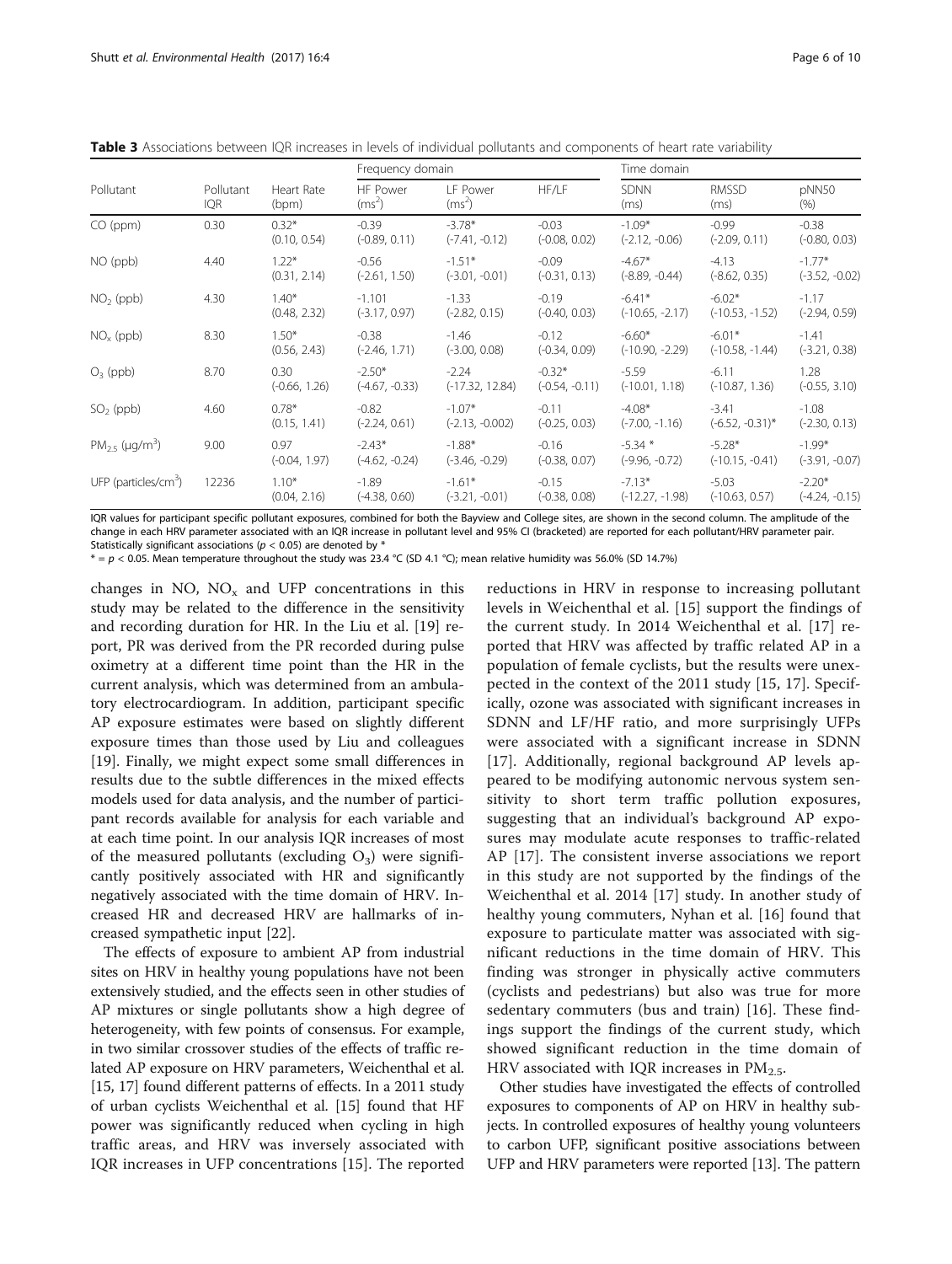of effects suggested that peripheral nervous system tone was elevated following exposure to low levels of UFP, but not at higher concentrations [[13\]](#page-8-0). In our study, when the associations between HRV parameters and IQR changes in UFP were tested, we saw significant inverse associations with some measures, and all trends were consistently inverse, suggesting an increase in sympathetic tone. Controlled exposure to concentrated ambient particles [[14\]](#page-8-0) was positively associated with the frequency domain of HRV, and these changes were larger following co-exposure to particles and  $O_3$ . Individual pollutants may interact in ambient pollutant mixtures to enhance or alter the autonomic effects of AP.

In future analyses it may be important to consider interactions between pollutants or to generate multipollutant models to better test the associations between AP and autonomic effects. We tested the degree of correlation between individual pollutants irrespective of site, and found that most pollutants were significantly positively correlated with one another. We found consistent, moderate to strong, positive correlations between the Nitrogen oxides and also  $SO<sub>2</sub>$  (Additional file [1](#page-8-0): Table S1). This, taken with our findings of consistent inverse associations between these individual pollutants and HRV, suggests that the high degree of correlation between individual pollutants may contribute to the consistency of the effect. It may be important to investigate the effects of controlled exposure to individual pollutants and specific mixtures to tease out which pollutants are primarily responsible for the effects on HRV. However, if we consider our site-specific analysis as a method to investigate the effects of pollutant mixtures on HRV, the pollutant mixture at the Bayview site was associated with significant reductions in HRV when compared to the mixture at the College site. We also took a second multipollutant approach, by testing the associations between IQR changes in the Air Quality Health Index (AQHI) and HRV parameters. The AQHI is a health information tool, calculated from ambient  $O_3$ ,  $NO_2$ , and  $PM_{2.5}$  [[23\]](#page-9-0). It is used to communicate the health risks of AP to the public. Previous studies [[2,](#page-8-0) [24](#page-9-0)–[27\]](#page-9-0), however, also have used the AQHI as a unique 3 pollutant summary of AP, and tested its associations with health effects, including asthma [[25, 26\]](#page-9-0) and cardiovascular outcomes [[2,](#page-8-0) [24\]](#page-9-0). In our study the AQHI was not significantly associated with changes in any of the HRV parameters tested (Additional file [2](#page-8-0): Table S2). A detailed description of the AQHI and the results can be found in the table and legend for Additional file [2](#page-8-0): Table S2.

Healthy younger individuals have been followed in two different panel studies of ambient AP effects in Taiwan [[28, 29\]](#page-9-0). Chuang et al. [[28\]](#page-9-0) reported consistent inverse associations between ambient AP levels and both time and frequency domains of HRV. These results were similar to the results of the current study, although some of the patterns of effect differed. Chuang et al. [\[28\]](#page-9-0) also reported associations between AP and elevated blood levels of biomarkers of oxidative stress, suggesting that oxidative stress may be involved in the altered autonomic function. In mail carriers in Taiwan, IQR changes in  $PM_{2.5}$  were not significantly associated with changes in HRV [\[29](#page-9-0)]. The lack of significant associations reported by Wu et al. [[29\]](#page-9-0) are especially surprising in light of the much higher exposure experienced by the mail carriers ( $PM_{2.5}$  IQR = 52) when compared to the exposures in the current study ( $IQR = 9$ ), where we reported significant inverse associations. It is possible that the lack of significant associations in the mail carriers study [[29\]](#page-9-0) was related to a lack of exposure contrast, since no crossover to a different exposure scenario was completed, and background exposures may have been similar or higher. Taken together, the results of the current study with results from other studies in healthy younger study populations [[13](#page-8-0)–[17](#page-9-0), [28](#page-9-0), [29\]](#page-9-0) appear to show that depending on pollutants, exposure metric, and timeline the effects of AP on autonomic nervous system function can show slightly different patterns of effects; however throughout all the studies, the overall message appears to be that exposure to AP can alter cardiac autonomic balance in the absence of other disease states or risk factors.

When we examined the associations between LF power and site alone or LF power and individual pollutants, LF showed significant inverse associations. The inputs which might influence changes in LF power are less clearly defined than those for HF power or the ratio of LF:HF. Changes in HF power are consistently linked to changes in parasympathetic input [[8, 9,](#page-8-0) [22](#page-9-0)]. Some researchers therefore have hypothesized that changes in LF power might be evidence of sympathetic effects [\[22](#page-9-0)], while others suggest that such change represents both sympathetic and parasympathetic activity [[9\]](#page-8-0) but there is no clear consensus, and it is difficult to interpret the individual findings with respect to LF power. Other studies of healthy younger volunteers have reported significant changes in LF power [\[14](#page-8-0), [28](#page-9-0)], in the absence of effects on other components of the frequency domain of HRV. While reductions in HF were linked to pollutant and particulate matter exposure in diabetics [[30\]](#page-9-0), the elderly [\[31](#page-9-0)] and individuals with a history of hypertension or ischemic heart disease [[31\]](#page-9-0), this was not seen in healthy young volunteers [[30\]](#page-9-0). These findings seem to point to a difference in the response to pollutant exposure of the frequency domain. LF power appears to be inversely associated with increasing AP in healthy young study participants in this study and others [\[14](#page-8-0), [28](#page-9-0)], while AP exposure in members of vulnerable populations has been associated with changes in HF power [[30, 31\]](#page-9-0).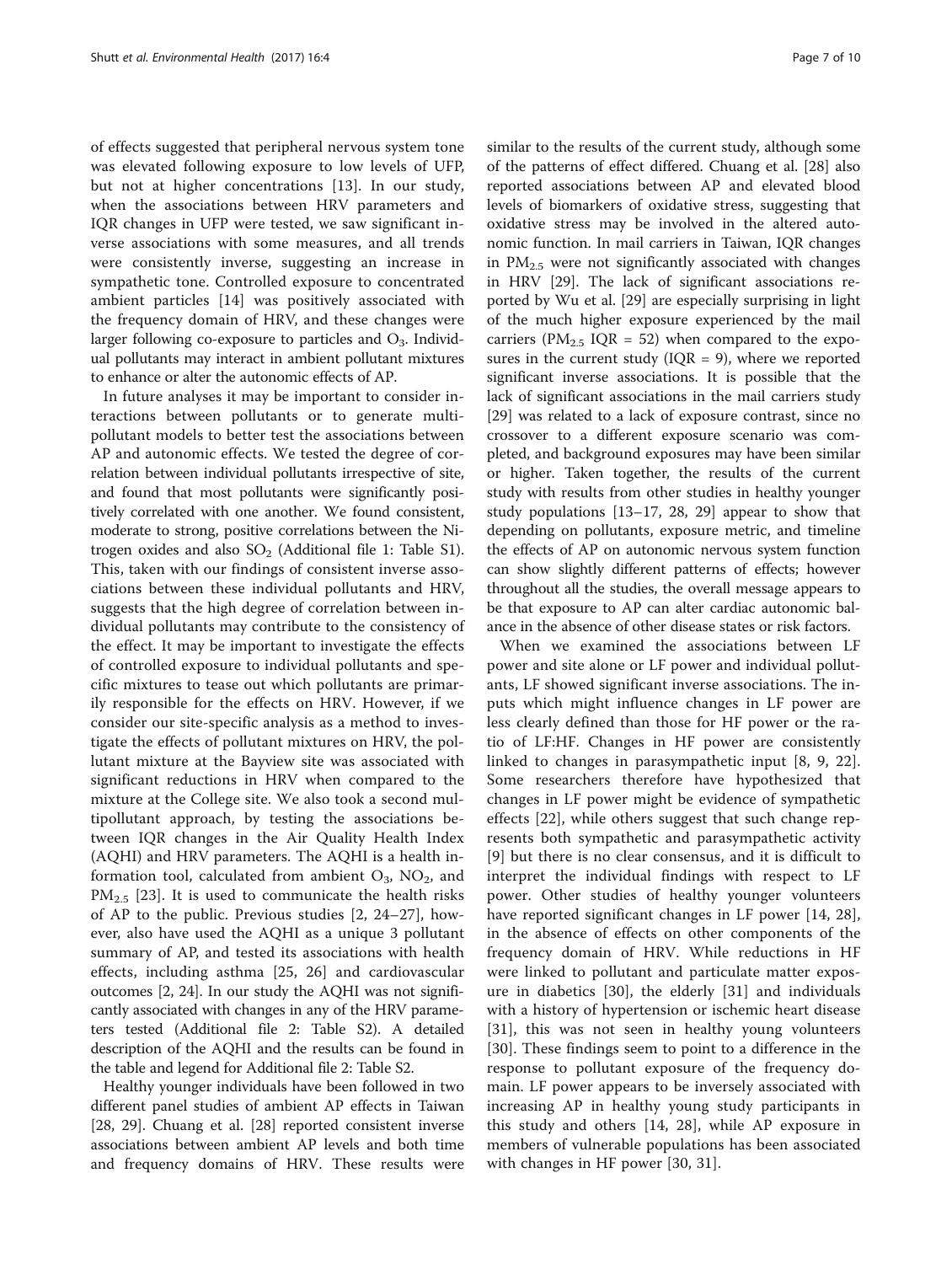The associations between AP and HRV reported in this study were small. This may be related to the study population, who were a group of healthy and relatively young volunteers, rather than members of susceptible populations. The changes in HRV were statistically significant and followed consistent patterns of effect, especially within the time domain of HRV. The consistent patterns of association suggest that these effects represent real changes in autonomic function in response to changing AP rather than spurious associations. Ambient AP levels in this study were consistent with generally low Canadian ambient AP levels [[32](#page-9-0)], and therefore are relevant to Canadians. Additionally, the outdoor exposure location close to the steel plant was adjacent to a residential neighbourhood; therefore, ambient AP exposures at the Bayview site reflected real world ambient AP exposure. It is possible that, had pollutant levels been higher, and the exposure contrast been greater, a larger effect of proximity to the industrial site, and of pollutant exposure, on autonomic nervous system function could have been recorded. That said, our statistically significant findings at relatively low levels of pollution, and with a small exposure contrast between study sites, provide us with important information about the autonomic effects of small changes in AP when AP levels are low. The crossover design of the study was a great strength, allowing us to contrast the health effects of exposure to AP near a steel plant and at a site farther from the plant. In the crossover design participants act as their own controls, reducing the potential for confounding by time-invariant individual characteristics such as age, sex, social status, residential air quality, and medical history. Some bias may have been introduced into the study due to the nature of the crossover design. It was not possible to blind the study participants or study team to the exposure arm, as the exposure was location specific, and the Bayview site was within view of the steel plant. The analysis of associations with individual pollutant levels, however, which pooled all pollutant exposures by participant irrespective of site, would have mitigated some of the bias introduced by the site dependence of the primary study design. The Sault Ste Marie Crossover study as a whole was a randomized controlled crossover study where the exposure conditions were not artificial, but rather were real world exposures, and therefore the significant results that this study has yielded may be generalizable to the Canadian population.

The results of our study, taken together with other studies, indicate that the patterns of changes in autonomic function associated with exposure to AP may differ between young healthy individuals and vulnerable individuals. Reductions in HF power are linked to pollutant and particulate matter exposure in diabetics [[30](#page-9-0)]

and the elderly [\[31](#page-9-0)], while this study, as well as Fakhri et al. [\[14](#page-8-0)] and Chuang et al. [[28\]](#page-9-0) reported few associations between AP and HF power, but significant inverse associations with LF power, all in healthy, younger populations. Despite the less clear pattern of significant associations with the frequency domain of HRV, HR and the time domain of HRV showed consistent significant inverse associations with changes in HRV. This is indicative of either reduced parasympathetic activation or enhanced sympathetic activation [\[22](#page-9-0)]. Increased sympathetic activation could be indicative of increased systemic stress, and would have wide ranging physiological consequences. Recent animal studies have shown that hypothalamic-pituitary axis and the autonomic nervous system may be activated by inhaled particulate and/or gaseous AP [\[33](#page-9-0), [34](#page-9-0)]. Recent studies have pointed for a role of increased sympathetic activity in the health effects of AP [\[4](#page-8-0), [34](#page-9-0)], however these alterations in autonomic function may be a direct mechanism of the health effects of ambient AP, or they may be a secondary effect of activation of oxidative stress pathways [\[4](#page-8-0), [28\]](#page-9-0).

# Conclusions

In our study, cardiac autonomic function appeared to be altered in both a site dependent and a pollutant dependent manner. Proximity to the steel plant was associated with significant reductions in HRV, and these reductions appeared to be related to the elevated pollutant concentrations at the Bayview site. Reductions in HRV were consistent and statistically significant, and they may provide a window into the mechanisms driving the systemic effects of acute exposure to AP. Increased sympathetic nervous system activity is associated with reductions in HRV, such as those seen in our study, and with increased systemic stress. Whether the autonomic effects of site, or ambient pollution are a direct result of pollutant exposure or whether they are secondary effects of other systemic responses to AP, such as oxidative stress, cannot be determined from this study; however it is clear that exposure to ambient AP is associated with altered autonomic function, and specifically elevated sympathetic tone. Reduced HRV has been linked to increased risk of cardiovascular mortality and morbidity in vulnerable populations and has been shown to be predictive of all-cause mortality risk in healthy populations [[11, 12](#page-8-0)], and therefore may represent a mechanistic link to the AP-mediated changes in risk of mortality and morbidity, specifically cardiovascular mortality and morbidity. Finally, it appears that we have found evidence of a pattern of effects of AP exposure on the frequency domain of HRV in young healthy volunteers, which differs from the pattern of effects reported in studies of vulnerable populations.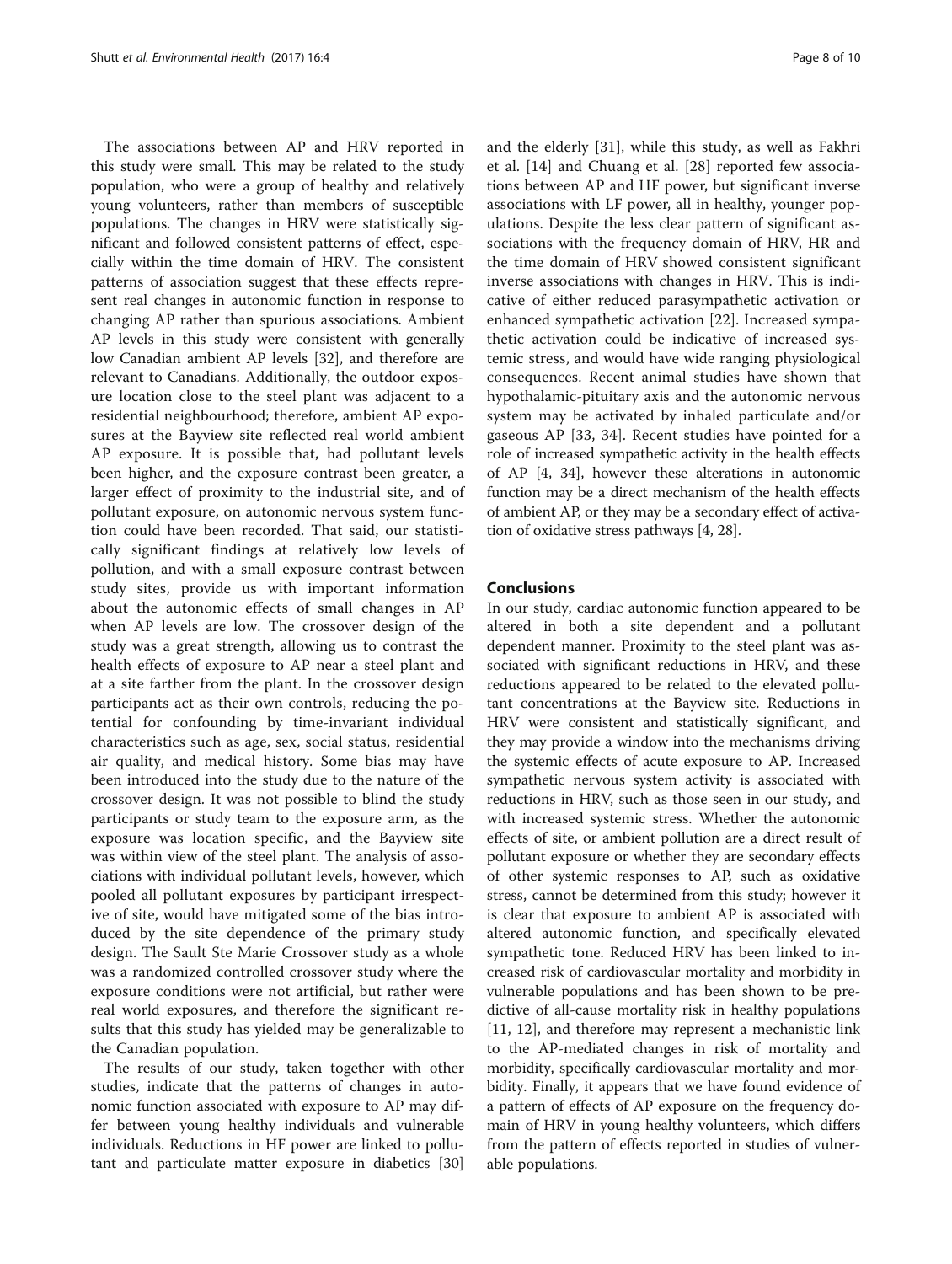# <span id="page-8-0"></span>Additional files

[Additional file 1: Table S1.](dx.doi.org/10.1186/s12940-016-0206-0) Correlations between pollutants measured in the Sault Ste Marie crossover study, irrespective of site. (DOCX 20 kb)

[Additional file 2: Table S2.](dx.doi.org/10.1186/s12940-016-0206-0) Associations between IQR increases in daily maximum Air Quality Health Index and components of heart rate variability. (DOCX 17 kb)

## **Abbreviations**

AP: Air pollution; BMI: Body mass index; CO: Carbon monoxide; HF: High frequency; HR: Heart rate; HRV: Heart rate variability; IQR: Interquartile range; LF: Low frequency; N: Normal (sinoatrial node derived) beat; NO: Nitric oxide; NO<sub>2</sub>: Nitrogen dioxide: NO<sub>x</sub>: Nitrogen oxides: O<sub>3</sub>: Ozone: PM<sub>2.5</sub>: Particulate matter with an aerodynamic diameter of 2.5 μm or less; pNN50: Percent of N-N intervals differing by more than 50 ms; PR: Pulse rate; RMSSD: Root mean square of sucessive differences; SDNN: Standard deviation of N-N intervals; SO<sub>2</sub>: Sulphur dioxide; UFP: Ultrafine particulate matter

#### Acknowledgements

This work was funded under Health Canada's Clean Air Regulatory Agenda. The authors would like to thank the Associates in Cardiology and the University of Ottawa Heart Institute for their advice and expert analysis of the holter data, with special thanks to JD Tompkins, Marie Mulholland, and Dr Martin Green and Dr Darryl Davis. We are indebted to Nicolas Evans for his extraordinary efforts to extract, merge, format and validate the HRV analysis results. We wish to acknowledge the contributions of the team that participated in planning, deployment, and data collection and analysis for the Sault Ste Marie Crossover study as a whole, including: at Health Canada: Keith Van Ryswyk, Hongyu You, Ryan Kulka, Marc Rigden, Kai Lei Ku, Josée Guénette, Kevin Curtin, Erica Blais, Alain Filliatrault & Guillaume Pelletier; at the Ontario Ministry of the Environment: Blair McLaughlin & Rod Stewart; at the Nordik Institute, Algoma University: Gayle Broad, Stephanie Blaney & Ildiko Horvath. Finally we wish to thank the study participants and the city and residents of Sault Ste Marie.

#### Funding

The study presented in this manuscript was funded by Health Canada under the Clean Air Regulatory Agenda, which mandates Health Canada to investigate the effects of air pollution on the health of Canadians. The manuscript was approved for submission by the Director of Environmental Health Sciences Research Bureau at Health Canada. Health Canada retains Crown Copyright.

# Availability of data and materials

Due to the risk of re-identification, the databases containing health measures and participant demographic information cannot be shared. Air pollution data sets can be requested from the corresponding author. All data are subject to Crown Copyright.

#### Authors' contributions

RHS made a substantial contribution to the analysis and interpretation of the data presented, and drafted and revised the manuscript. LMK made a substantial contribution to HRV protocol development, data collection and analysis, as well as manuscript revision. SW contributed to HRV protocol development, experimental design, exposure data collection and manuscript revision. RV contributed to project development and experimental design. PK & EMT contributed to project development and experimental design, and to manuscript revision. LL contributed to project development, experimental design, analysis planning and manuscript drafting and revision. MM made a substantial contribution to generation of participant specific AP exposure data sets and contributed to the analysis plan. SC led data analysis, and contributed to manuscript drafting and revision. RD led project development and experimental design, and contributed to analysis planning and manuscript drafting and revision. All authors read and approved the final manuscript.

# Competing interests

The authors declare that they have no competing interests.

#### Consent for publication

Not applicable. Data presented in this study are aggregate data, representing mean and median responses from the entire study population.

#### Ethics approval and consent to participate

The study was approved by the Health Canada Research Ethics Board (reference number 2009-0044) and the ethics board at Algoma University. All participants completed in an ethics board approved informed consent process, and were advised that they could refuse to participate in individual tests, or withdraw from the study at any time, without penalty.

#### Author details

<sup>1</sup> Population Studies Division, Environmental Health Science Research Bureaum Health Canada, 50 Colombine Driveway, Ottawa, ON K1A 0 K9, Canada. <sup>2</sup> Air Health Sciences Division, Water and Air Quality Bureau, Health Canada, 269 Laurier Ave W, Ottawa, ON K1A 0 K9, Canada. <sup>3</sup>Mechanistic Studies Division, Environmental Health Science Research Bureau, Health Canada, 50 Colombine Driveway, Ottawa, ON K1A 0 K9, Canada. <sup>4</sup>Hazard Identification Division, Environmental Health Science Research Bureau, Health Canada, 50 Colombine Driveway, Ottawa, ON K1A 0 K9, Canada.

# Received: 5 July 2016 Accepted: 3 December 2016 Published online: 28 January 2017

#### References

- 1. Crouse DL, Peters PA, van Donkelaar A, Goldberg MS, Villeneuve PJ, Brion O, et al. Risk of nonaccidental and cardiovascular mortality in relation to longterm exposure to low concentrations of fine particulate matter: a Canadian national-level cohort study. Environ Health Perspect. 2012;120:708–14.
- 2. Cakmak S, Kauri L, Shutt R, Liu L, Green MS, Mulholland M, et al. The association between ambient air quality and cardiac rate and rhythm in ambulatory subjects. Environ Int. 2014;73:365–71.
- 3. Brook RD, Rajagopalan S, Pope 3rd CA, Brook JR, Bhatnagar A, Diez-Roux AV, et al. Particulate matter air pollution and cardiovascular disease: An update to the scientific statement from the American Heart Association. Circulation. 2010;121:2331–78.
- 4. Franklin BA, Brook R, Pope 3rd CA. Air pollution and cardiovascular disease. Curr Probl Cardiol. 2015;40:207–38.
- 5. Pope 3rd CA, Thun MJ, Namboodiri MM, Dockery DW, Evans JS, Speizer FE, et al. Particulate air pollution as a predictor of mortality in a prospective study of U.S. adults. Am J Respir Crit Care Med. 1995;151:669–74.
- 6. Dockery DW, Pope CA 3rd, Xu X, Spengler JD, Ware JH, Fay ME, et al. An association between air pollution and mortality in six U.S. cities. N Engl J Med. 1993;329:1753–9.
- 7. Cakmak S, Dales R, Leech J, Liu L. The influence of air pollution on cardiovascular and pulmonary function and exercise capacity: Canadian Health Measures Survey (CHMS). Environ Res. 2011;111:1309–12.
- 8. Hainsworth R. Physiological Background of Heart Rate Variability. In: Malik M, Camm AJ, editors. Dynamic Electrocardiography. New York: Blackwell Futura; 2004. p. 3–12.
- 9. Task Force of the European Society of Cardiology and the North American Society of Pacing and Electrophysiology. Heart rate variability. Standards of measurement, physiological interpretation, and clinical use. Eur Heart J. 1996;17:354–81.
- 10. Malik M. Standard Measurement of Heart Rate Variability. In: Malik M, Camm AJ, editors. Dynamic Electrocardiography. New York: Blackwell Futura; 2004. p. 13–21.
- 11. Tsuji H, Venditti Jr FJ, Manders ES, Evans JC, Larson MG, Feldman CL, et al. Reduced heart rate variability and mortality risk in an elderly cohort. The Framingham Heart Study. Circulation. 1994;90:878–83.
- 12. Stein PK, Kleiger RE. Insights from the study of heart rate variability. Annu Rev Med. 1999;50:249–61.
- 13. Zareba W, Couderc JP, Oberdörster G, Chalupa D, Cox C, Huang LS, et al. ECG parameters and exposure to carbon ultrafine particles in young healthy subjects. Inhal Toxicol. 2009;21:223–33.
- 14. Fakhri AA, Ilic LM, Wellenius GA, Urch B, Silverman F, Gold DR, et al. Autonomic effects of controlled fine particulate exposure in young healthy adults: effect modification by ozone. Environ Health Perspect. 2009;117: 1287–92.